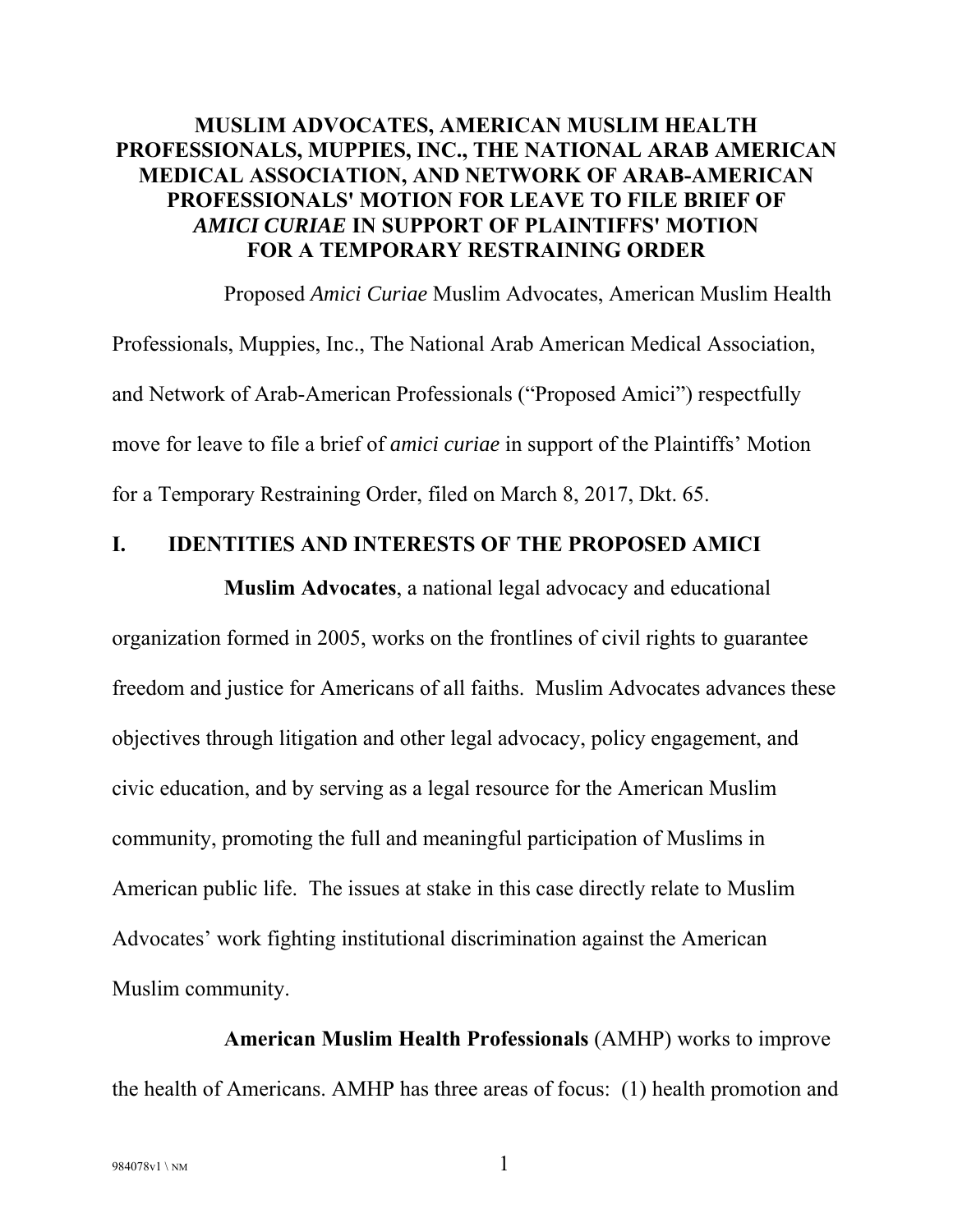education; (2) professional development; and (3) state and national advocacy on public health issues. AMHP has been a leader in expanding healthcare coverage by hiring a team of state liaisons and working with interfaith communities through its "Connecting Americans to Coverage" campaign. Its leadership has been at the forefront of raising awareness about bullying, identity development, and other mental health issues impacting the most vulnerable segment of society – our children and youth. AMHP has also spearheaded many social just initiatives including "EnabledMuslim," an online platform that provides spiritual and social support for individuals and families impacted by disability.

**Muppies, Inc.,** also known as Muslim Urban Professionals (Muppies), is a nonprofit, charitable organization dedicated to empowering and advancing Muslim business professionals to be leaders in their careers and communities. Its mission is to create a global community of diverse individuals who will support, challenge, and inspire one another by providing a platform for networking, mentorship, and career development.

The **National Arab American Medical Association (NAAMA)** is the largest international organization of Arab American health care providers, trainees and medical students based in North America. Since its founding, twenty-seven chapters have been established in the United States and Canada. In 1990, the NAAMA Foundation was created to support international medical assistance projects, educational exchanges, scholarships, research grants, and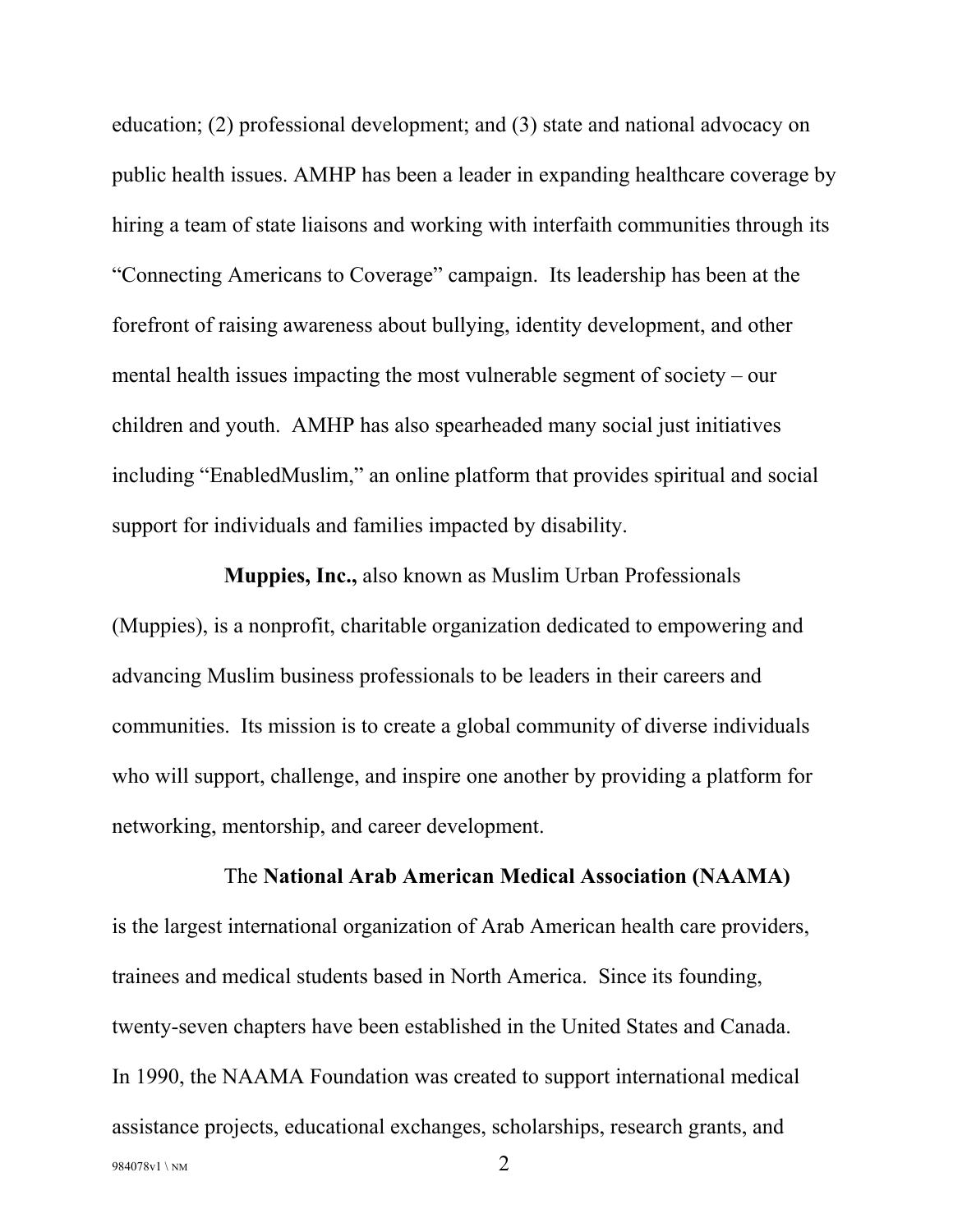emergency medical aid in areas of conflict. Members of the association include well-trained clinicians, high ranking university professors, leaders of several medical societies, and scientists involved in cutting edge research and innovation. In the United States, the foundation supports professional and educational activities aimed at Arab American health education and disease prevention in cooperation with community-based organizations. Members have also donated their time and money to help the relief efforts following Hurricanes Katrina and Rita. Internationally, the foundation sponsors projects, focusing on the Arab world. It has sponsored humanitarian projects in Iraq in the wake of the Iraq War. Currently, volunteers from the association conduct periodic missions to countries surrounding Syria to provide humanitarian medical care and establish eye care and dental clinics to benefit local populations and refugees.

### **The Network of Arab-American Professionals** (NAAP) is a

professional organization grounded in the notion that all Arabs in America need to connect to advance the community. Through collective contribution to strengthen our individual and community standing, NAAP provides a channel for Arab-Americans to realize their passions and pursue their interests through community involvement. NAAP promotes professional networking and social interaction among Arab-American and Arab professionals in the US and abroad; educates both the Arab-American and non-Arab communities about Arab culture, identity, and concerns; advances the Arab-American community by empowering, protecting and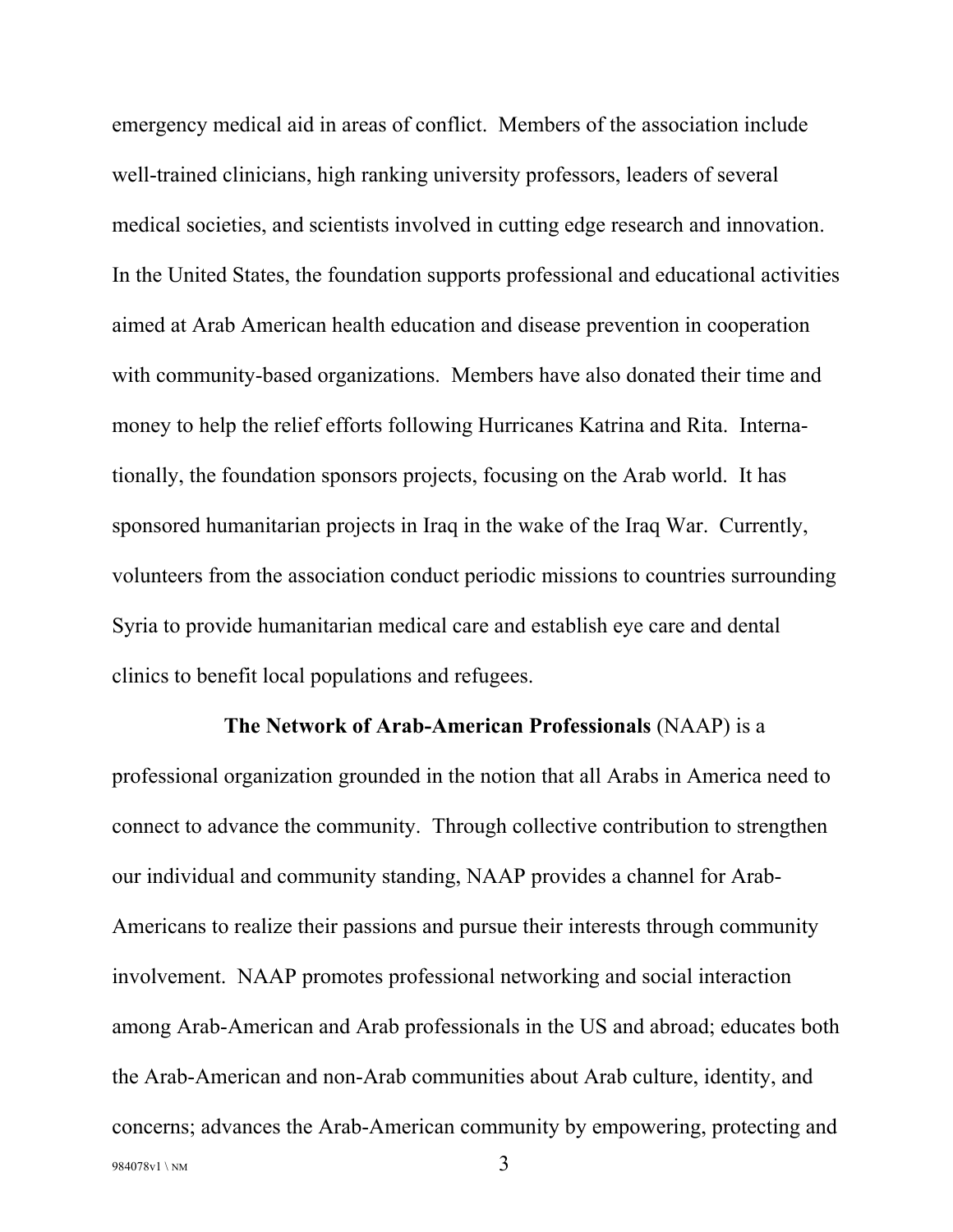promoting its political causes and interests in the US and abroad within all levels of society; supports the Arab student movement in the United States; and serves society through volunteerism and community service efforts.

The Proposed Amici are affected by the Executive Order issued on March 6, 2017, entitled "Protecting the Nation from Foreign Terrorist Entry into the United States" (the "Executive Order"). The Executive Order is an unconstitutional infringement upon the rights of Muslims. It inflicts significant harm on the American Muslim community and American Muslim professionals. It threatens American Muslims' ability to practice their professions in the United States; it threatens American Muslims who live, work, travel, and have families abroad; and it subjects Muslims to a damaging stigma.

#### **II. MEMORANDUM AND POINTS OF LAW**

A "district court has broad discretion to appoint amici curiae." *Hoptowit v. Ray*, 682 F.2d 1237, 1260 (9th Cir. 1982), *abrogated on other grounds by Sandin v. Conner*, 515 U.S. 472 (1995). "An amicus brief should normally be allowed when . . . the amicus has unique information or perspective that can help the court beyond the help that the lawyers for the parties are able to provide." *Cty Ass'n for Restoration of the Env. (CARE) v. DeRuyter Bros. Dairy*, 54 F. Supp. 2d 974, 975 (E.D. Wash. 1999) (citing *Northern Sec. Co. v. U.S.*, 191 U.S. 555, 556 (1903)); *see also In re Roxford Foods Litig.*, 790 F. Supp. 987, 997 (N.D. Cal. 1991) (stating that courts generally "have exercised great liberality in permitting an